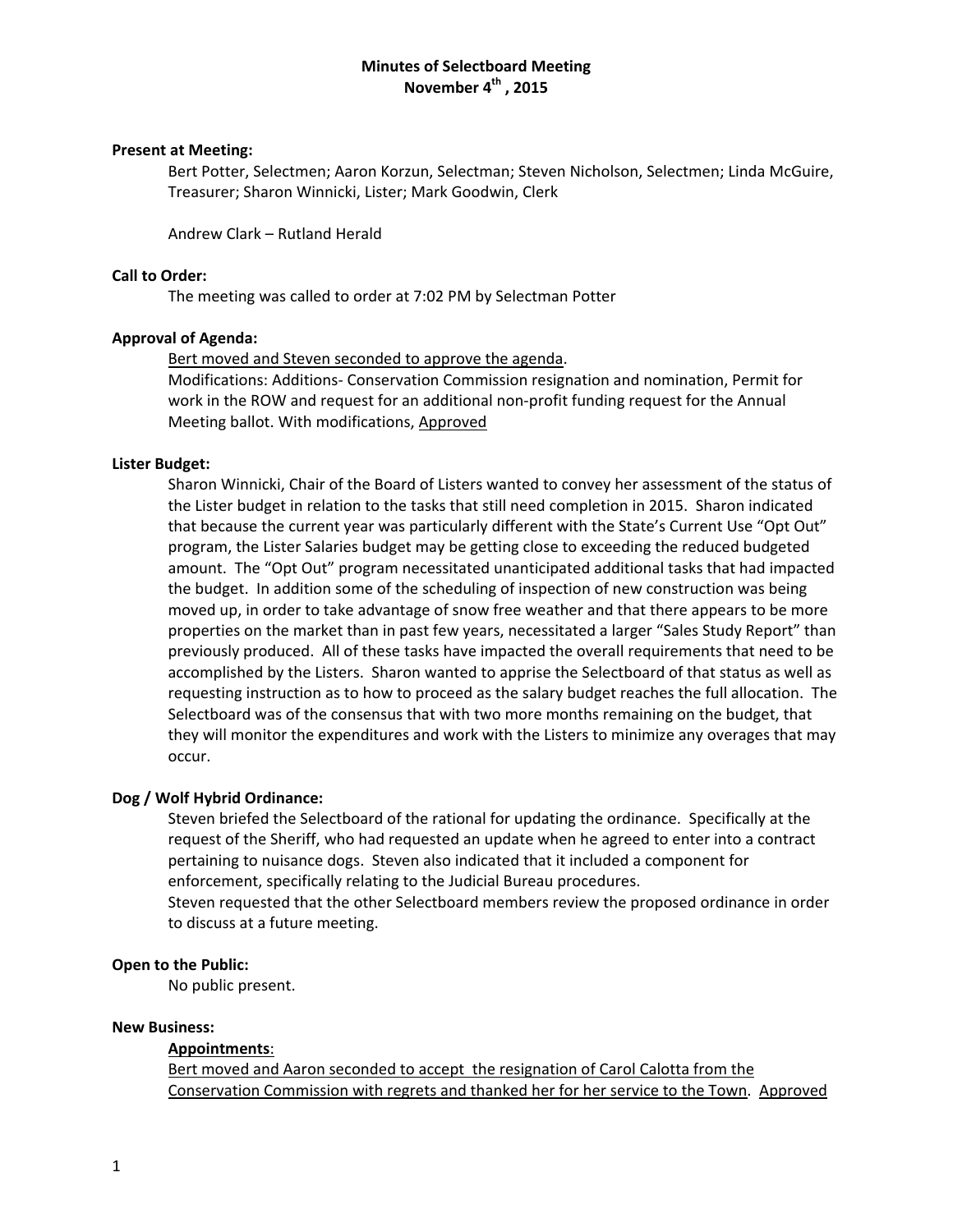# Steven moved and Bert seconded to appoint Peter Grace to the Conservation Commission effective today, with a term expiring March 5, 2019. Approved

#### **Permit to Work in the Right of Way:**

A request was received from John Berry hill for a curb cut on Button Hill Rd. in order to accommodate construction of a new house.

Bert moved and Steven seconded to approve the permit for Work in the ROW. Discussion: Because none of the ancillary permits have yet to be issued, the permit is granted contingent on the conditions of the ZA and DRB in respect to the Subdivision and building permits. Approved

# **Non‐Profit Funding Request:**

A request was received for the addition on the Annual Meeting ballot of \$150 to support the Rutland County Human Society. Aaron will be contacting Darcy Nelson in order to schedule a presentation for the first Selectboard meeting in December.

# **Generator Maintenance Contract:**

Bert moved and Aaron seconded to continue the service contract with Brook Field Services for the Town Office generator. Approved

# **SWAC Update:**

Bert updated the Selectboard that Shrewsbury has been dropped by the State as a designated E‐ Waste site. N. Clarendon and Gleason Road sites are still operable. Bert has not been able to ascertain what the rational was for Shrewsbury being dropped, except that the contract financial parameters for e‐Waste disposal with the State were reduced.

Bert is investigating private contractors, who will be able to be utilized at the same or near the same costs per ton. Shrewsbury Transfer Station will continue to accept e‐Waste and hold it until a suitable alternative can be found.

#### **Minutes:**

Aaron moved and Bert seconded to approve the minutes of October  $21<sup>st</sup>$ , 2015. Discussion: Aaron noted that the period of requests for consideration for the Lincoln Hill Culvert Project by the State and their contractor, Casella Construction had expired in September. Approved

# **Orders**

# Bert moved and Steven seconded to approve:

Road Commissioner Orders # 11 of November 4, 2015 for \$5,000.36 and Selectboard Orders # 11 of November 4, 2015 for \$13,317.94. (Note: \$10,117.21 of the SB Order amount was for refund of Shrewsbury Tax over payments.) No discussion. Approved

# **Punch Card Drawing:**

Nelson Haley was drawn as the winner of a \$10 Punch Card for the Transfer Station.

# **FEMA Reimbursements:**

Bert will be contacting Woody to ascertain the status of FEMA reimbursements for the closed out PWs.

#### **Health Insurance:**

Steven will be updating the annual Health Connect insurance reimbursement notification letter for the Road Crew to be utilized for enrollment / re-enrollment.